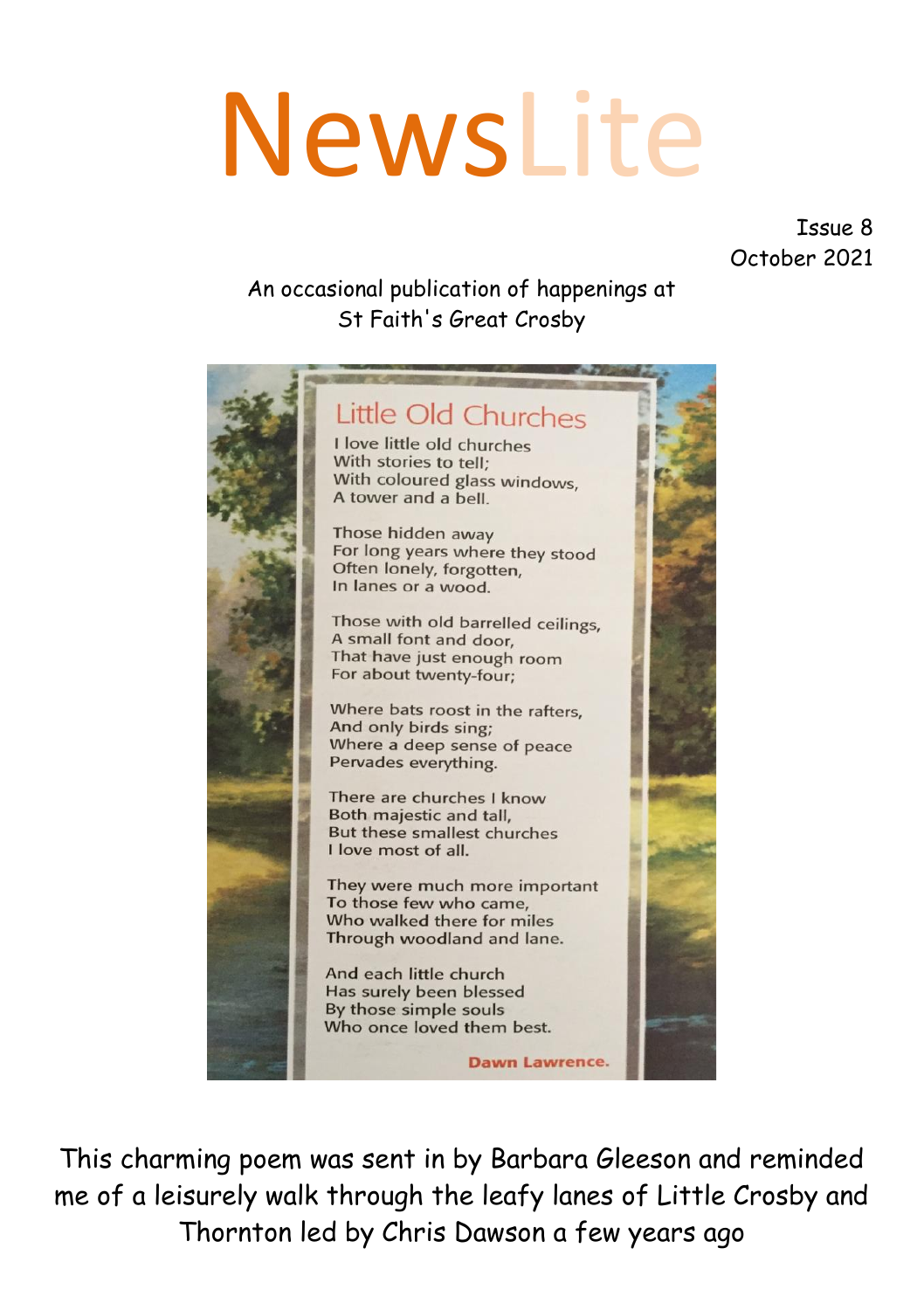### **Teamwork**

As many of you know, I am involved with a number or 'organisations' other that St Faith's, and it struck me last week just how similar those organisations are, and how many similarities are shared with just about everything we do together.

Whether it is singing in a chorus or writing up minutes for committees, outside organisations or being a member of our congregation. The common word that connects these and countless others is the word **TEAM**.

We are all part of the larger **TEAM** that supports St Faith's:

the Standing committee works as a **TEAM** to implement the decisions of the PCC, the choir perform as a **TEAM** to give their excellent musical support to us. Probably without realising it we are all members of separate **TEAMS** that are essential to the smooth running of our society.

Having had this thought, I then tried to decide just what a team is and how do we do our best to make sure that our **TEAM** is at the top of the list, chart or league of whatever we are doing.

Once again, I found some obvious similarities wherever I looked – **TEAMS** set goals, we (usually) agree on a way to achieve those goals in the most worthwhile way, we work hard and then we pat ourselves on the back and get on with the next challenge.

**TEAMS** are a great social force – they allow us to mix with each other (Covid restrictions permitting), to discuss, disagree, to unite, to laugh, to smile and to work together:- and to deliver!

OK, so we can't all be top of the league, not every **TEAM** is destined to take home the trophy, but, while respecting other **TEAMS** in the game, every **TEAM** has the satisfaction of working together towards a common goal and hopefully achieving their aims.

Wearing the name of St Faith's on our sleeves, let's do our very best to meet the challenges that we face over the next few months as we emerge from a very difficult couple of years and deal with the realities of a tough old world.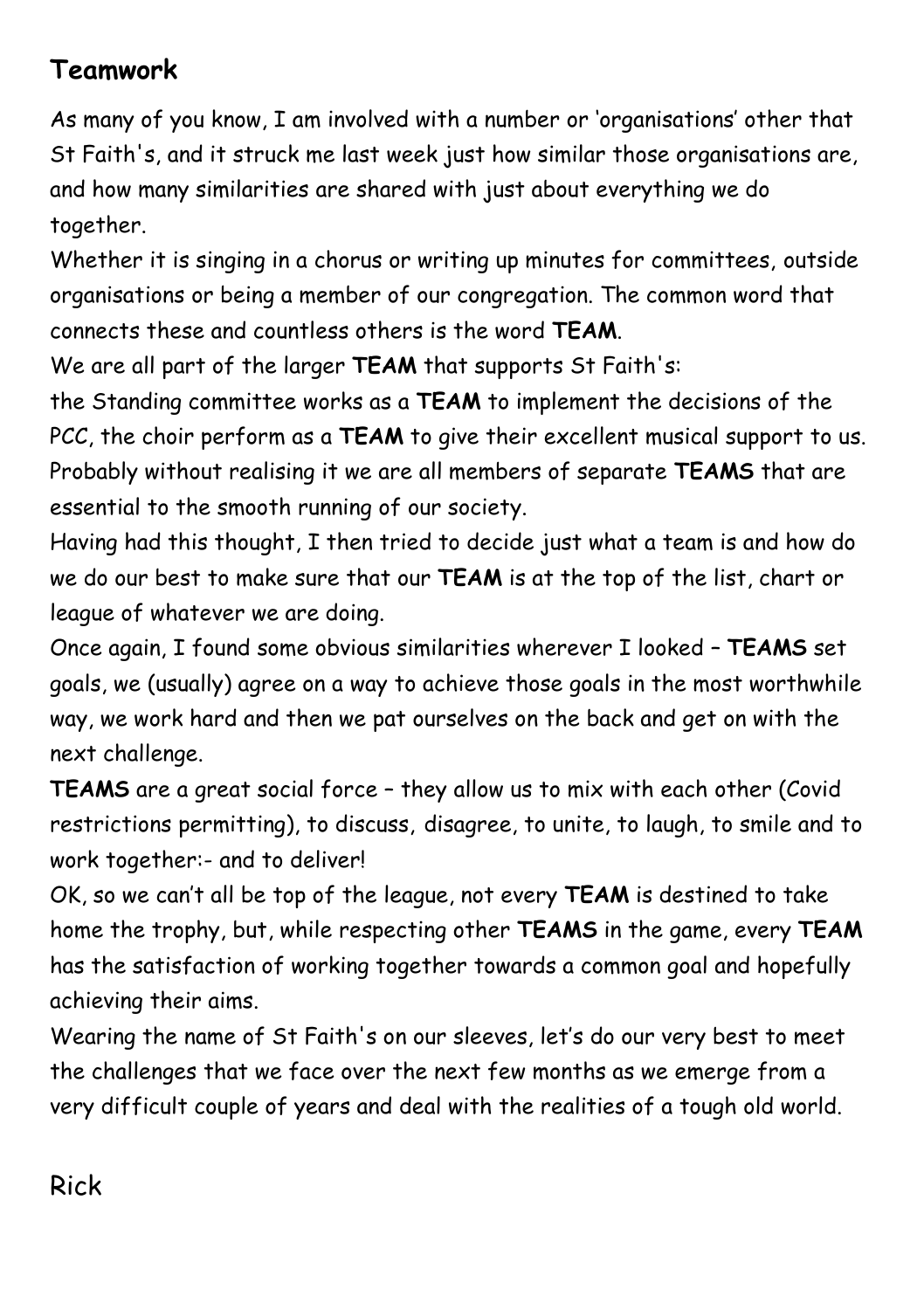# **View from the Engineers Desk.**

**The Back of Church** project has been on hold these past few months due to the uncertainty of our parish finances and the need to temporarily dip into the Back of Church Fund to cover our running and maintenance expenses. However, with the generosity of many of you, things are now looking healthier, and we can push forward again, once we've recovered from the . . . . . .

**Christmas Tree Festival** is obviously fast approaching, and I was surprised to see that this will be the  $13<sup>th</sup>$  year since Margaret Houghton brought the idea to us. Over those years we must have done some good, as many of the 30 plus charities that we supported all those years ago are even now emailing and 'phoning me asking for a tree this year.

The huge difficulties of last year didn't stop us raising lots of money for the charities and St Faith's, but with your encouragement I'm sure that 2021 will break all records.

Once again we have several 'outside' stallholders vying for a table to augment the excellent cakes, crafts, jams, giant raffle and attractions that we are famous for and this time we have a spectacular concert lined up for Friday night – two of the soloists from the Summer concert series have agreed to come along so this will be a real teat for us as we welcome back the brilliant quitarist John O'Connell and the singer/pianist Katy Bradley.

Keep safe and keep well, Rick [rick@17mayfair.com](mailto:rick@17mayfair.com)



## **Next time you are in church . . . . . . . . .**

Have you seen the new boilers? Probably not, but if you talk nicely to Fr John or Gareth, I'm sure they will let you have a peep! There are two of them side by side in the Priests Vestry and they have been expertly installed in amongst an array of very smart chrome pipework and electrics! A far cry from the old coke furnace that still languishes beneath the church that our former Verger Jim Burgess coaxed into life every winter. (Sorry, I couldn't resist the pun!) We look forward to many years of a warm church!